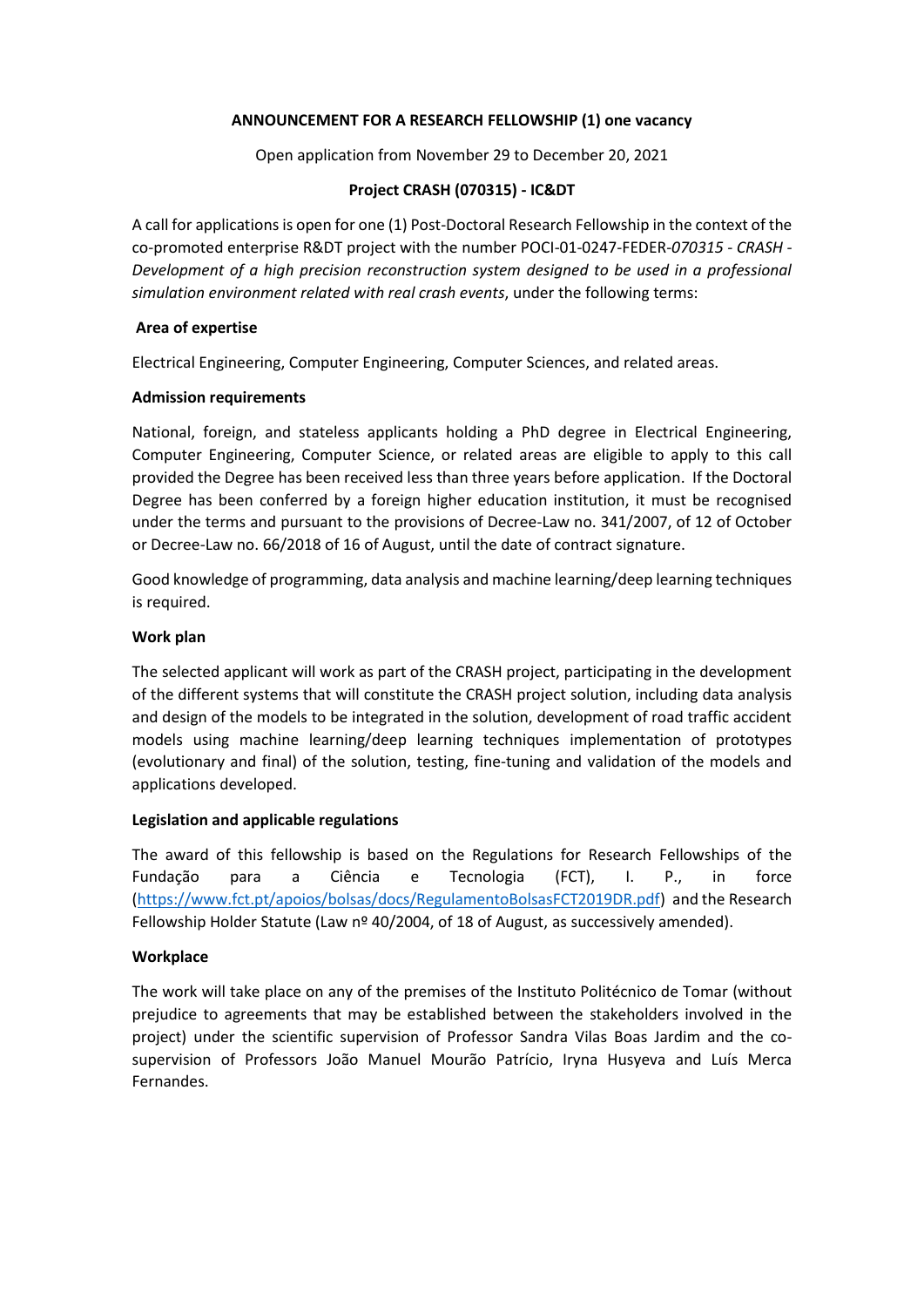### **Fellowship Duration**

The fellowship is held on a full-time basis and has a duration of one year, renewable for up to the same period.

### **Amount of the monthly grant**

The amount of the grant is  $\epsilon$  1 646,00 according to the table of amounts of grants awarded directly by the Fundação para a Ciência e Tecnologia (FCT), I.P. in Portugal [\(https://www.fct.pt/apoios/bolsas/docs/Tabela\\_Valores\\_SMM\\_LOE\\_2021.pdf\)](https://www.fct.pt/apoios/bolsas/docs/Tabela_Valores_SMM_LOE_2021.pdf) plus voluntary social insurance where applicable, as well as personal accident insurance. Payments will be made monthly by bank transfer.

### **Selection methods**

Admissible applications will be scored on a scale from 0 (zero) to 20 (twenty) in each of the following evaluation criteria:

Criterion A - Curriculum Evaluation against the project's objectives and the specific nature of the research work to be developed worth 50%.

Criterion B - Previous experience in scientific projects worth 30%.

Criterion C - Interview to discuss the applicant's CV worth 20%.

The interview may be held in person or remotely and its classification will be the sum of the scores obtained in the following criteria: a) Motivation; b) Autonomy; c) Ability to adapt; d) Communication and oral fluency. These criteria will be graded from zero to twenty, with the total score resulting from the sum of the criteria being divided by four (0 to 20 points).

For the purposes of selection, the applicants will be sorted according to the weighted average of the score obtained in each of the 3 (three) criteria, translated by the following formula:

# Final Score=  $(0.50 \times A) + (0.30 \times B) + (0.20 \times C)$

If none of the applicants are considered to meet the necessary requirements to perform the tasks specified in the Work Plan, the fellowship will not be awarded. Applicants who do not obtain a minimum score of 10 (ten) on a scale of 0 (zero) to 20 (twenty) in any of the selection methods shall be excluded from the selection process.

# **Composition of the Selection Panel**

Chairwoman: Professor Sandra Vilas Boas Jardim (Instituto Politécnico de Tomar); Permanent members: Professor João Patrício (Instituto Politécnico de Tomar), Professor Oleksandr Koval (National Technical University of Ukraine "Igor Sikorsky Kyiv Polytechnic Institute") and Professor Luís Merca Fernandes (Instituto Politécnico de Tomar); Substitute members: Professor Ricardo Campos (Instituto Politécnico de Tomar) and Professor José Pedro Mourão Patrício (Minho University).

# **Form of publication/notification of results**

Applications will be assessed against the above selection criteria. The final results of the evaluation will be announced within 30 (thirty) working days from the deadline for submission of applications and the list sorted by order of applicants, and the successful applicant will be